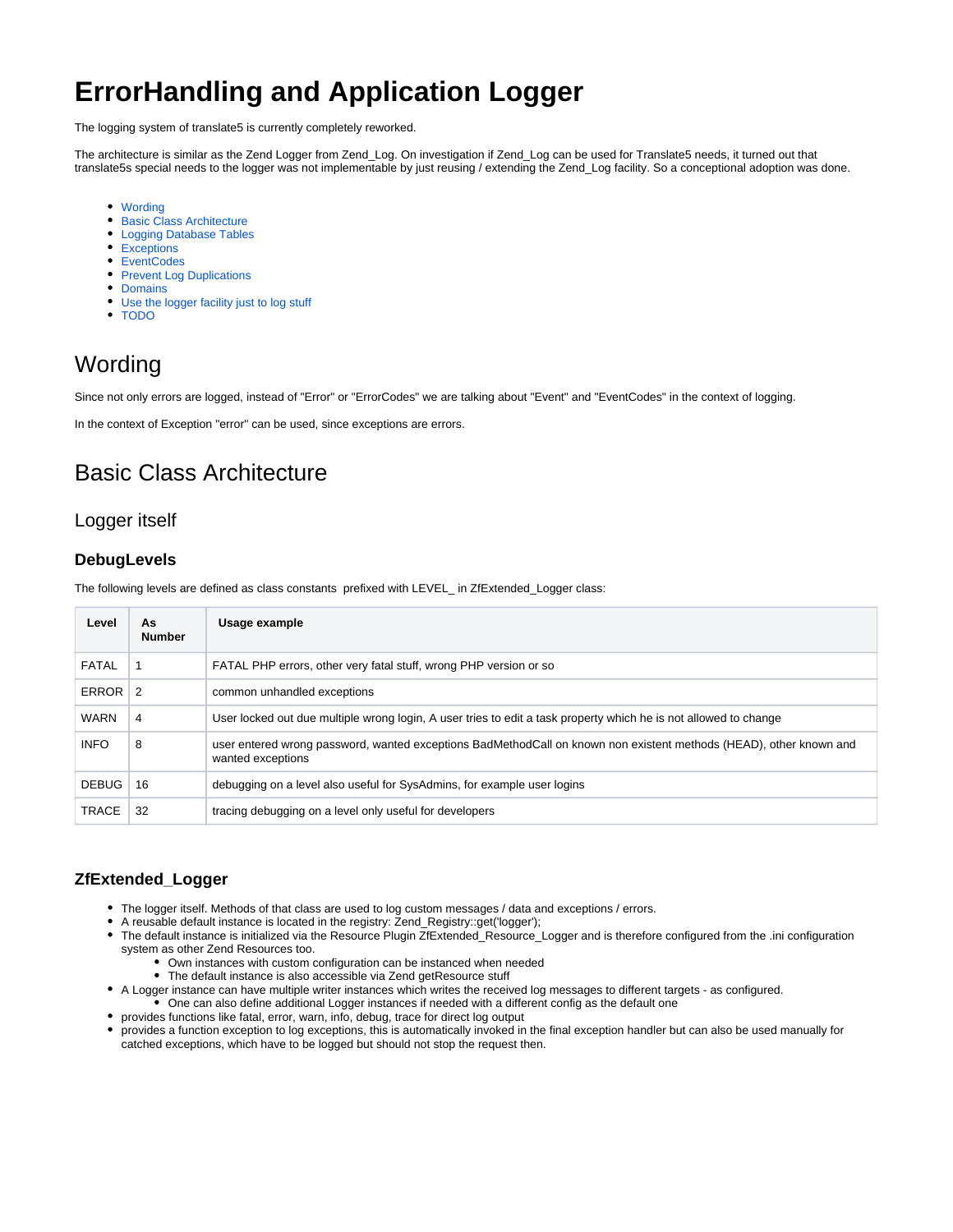```
// use the default logger instance:
$logger = Zend_Registry::get('logger');
/* @var $logger ZfExtended_Logger */
$logger->info('E1234', 'This is the message for the log where {variable} can be used.', [
         'mydebugdata' => "FOOBAR can be an object or array too",
     'variable' => "This text goes into the above variable with curly braces",
]);
```
### **ZfExtended\_Logger\_Event**

- A container class for the event information.
- Is used internally to communicate the event from the logger to the different writers.

## Log Writers

A ZfExtended\_Logger can have multiple instances of writers. The writers are responsible for filtering (according to the configuration) and writing the log message to the specific backend.

So each writer can have a different filter configuration, one can configure one writer to listen on all import errors on error level debug and send them to one address, another writer can listen to all events on level > warn to log them as usual.

## **ZfExtended\_Logger\_Writer\_Abstract**

Abstract class for each specific writer.

## **ZfExtended\_Logger\_Writer\_Database**

- Logs the received events into the central log database table Zf\_errorlog.
- This Writer can be configured with additional writers again, which receive events only once. All repeated events are stored in the database, but for example a email is send only once.

### **ZfExtended\_Logger\_Writer\_DirectMail**

Sends the event directly to the configured email address. No repetition recognition of events (spam protection) is done here.

Multiple E-Mail Receivers can be configured. By multiple DirectMail instances with different filters, user A can receive errors about topic A and user B about topic B.

## **ZfExtended\_Logger\_Writer\_ErrorLog**

Writes the events to the error\_log configured in PHP.

## **ZfExtended\_Logger\_Writer\_ChromeLogger**

Writes the events to the chrome developer toolbar JS log. The Addon ["Chrome Logger"](https://craig.is/writing/chrome-logger) must be installed therefore in the browser.

Recommended not to be used in production environments!

#### **editor\_Logger\_TaskWriter**

translate5 specific writer which logs all events with a field "task" containing a editor\_Models\_Task instance in the extra data to a special task log table.

editor\_Models\_Logger\_Task extending ZfExtended\_Models\_Entity\_Abstract and editor\_Models\_Db\_Logger\_Task extending Zend\_Db\_Table\_Abstract are used to save to and load from the task log table.

## Configuration of LogWriters

The [documentation about the configuration of the LogWriters is here](https://confluence.translate5.net/display/TAD/Logger+Configuration).

# <span id="page-1-0"></span>Logging Database Tables

Currently there are two database tables receiving events:

- Zf\_errorlog via ZfExtended\_Logger\_Writer\_Database
- LEK\_task\_log via editor\_Logger\_TaskWriter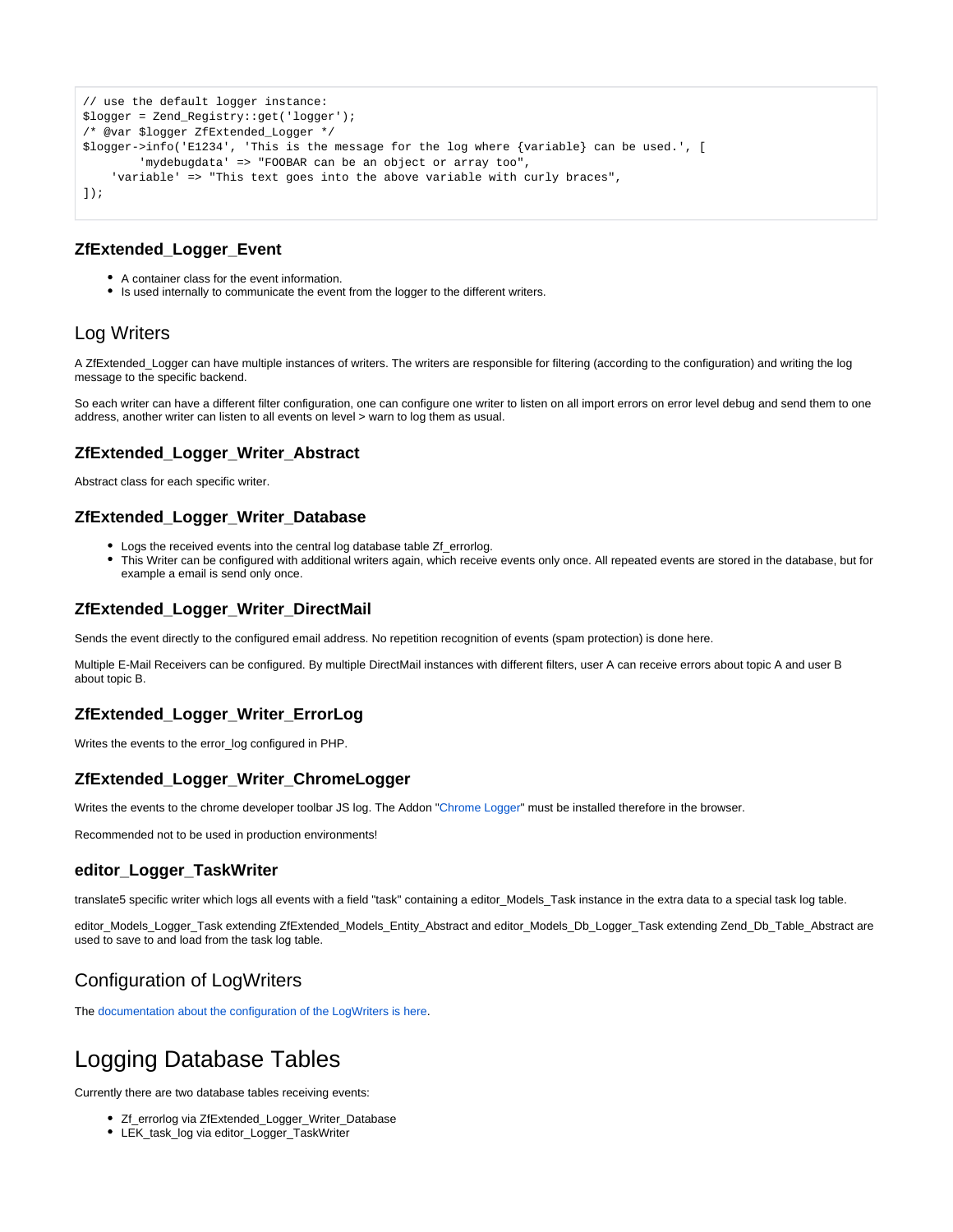#### Whats the difference?

Zf\_errorlog receives basicly ALL events, limited by the configured log level of events to be received.

LEK\_task\_log receives:

- only events which contain a task in its extra data
- only events higher as the configured log level for that writer
- The content of that table is available via API to provide information to the tasks in the GUI

#### **usage hint of dealing with large data**

```
-- instead of 
select * from Zf_errorlog;
-- use for better readability:
select * from Zf_errorlog\G
```
# <span id="page-2-0"></span>**Exceptions**

In translate5 to less different exception types were used till now. Mostly just a ZfExtended Exception was used.

To be more flexible in filtering on logging exceptions but also on internal exception handling with try catch more exceptions are needed.

See the [following page for the usage and the idea behind exceptions in translate5.](https://confluence.translate5.net/display/TAD/Exception+Usage)

# <span id="page-2-1"></span>**EventCodes**

The EventCodes used in exceptions and other logging usages are defined via [the ErrorCodes listed and maintained in confluence..](https://confluence.translate5.net/display/TAD/EventCodes)

# <span id="page-2-2"></span>Prevent Log Duplications

One problem are duplicated log entries flooding the log if for example an attached service is not reachable anymore.

To prevent this, specific event codes can be configured, so that for that codes no additional log is send, if the same error pops up multiple times. The time interval for recognition as duplicate is currently fixed to 5 minutes. Since this affects in general use only some errors, the design reason to set this per event code, is just to prevent logging loss in the case that wanted errors happens multiple times.

```
// activates the duplication recognition by the formatted and rendered error message.
// for places where event codes are added with editor_Services_Connector_Exception::addCodes just add the 
addDuplicates calls directly afterwards.
// so the messages 'Test Error for "FOO"' and 'Test Error for "BAR"' are considered different, even if the 
event code is the same, and also the message template is the same: 'Test Error for "{variable}"'
ZfExtended_Logger::addDuplicatesByMessage('E1317', 'E1318'); 
//Configured that way, the variables in the message will play no role anymore:
ZfExtended_Logger::addDuplicatesByEcode('E1319', 'E1234'); 
// if duplication recognition should be used for events defined in exceptions, just override the template 
function ZfExtended_ErrorCodeException::setDuplication: 
class Demo_Exception extends ZfExtended_ErrorCodeException {
     static protected $localErrorCodes = [
         'E1234' => 'Demo Error.',
     ];
    protected function setDuplication() {
         parent::setDuplication();
         ZfExtended_Logger::addDuplicatesByMessage('E1234');
 }
}
```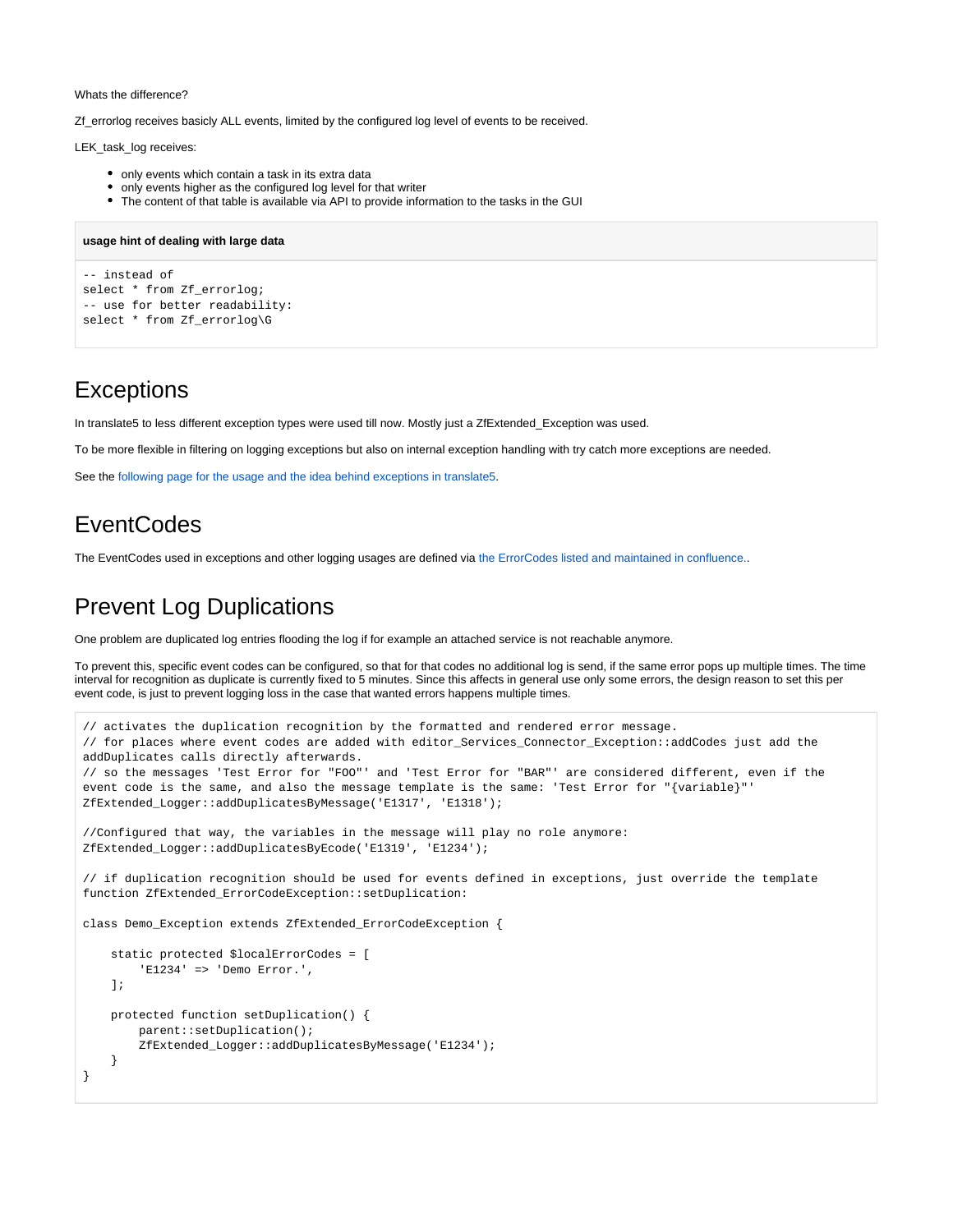# Domains

The domains are used to classify and therefore filter exceptions and log entries. In the filter process the event code is added to the domain internally, that enables filtering for concrete event codes too.

How domains should be defined and used see the following examples. In general the domains are dot separated strings. Starting on the left side from the general identifier to more specific identifier on the right.

Three starting domains are defined so far: "editor" for the editor module, "core" for core code, "plugin" for plugin code.

## Domain Examples:

core ./library/ZfExtended/Exception.php core ./library/ZfExtended/Logger.php core.api.filter ./library/ZfExtended/Models/Filter/Exception.php core.entity ./library/ZfExtended/Models/Entity/Exceptions/IntegrityConstraint.php core.entity ./library/ZfExtended/Models/Entity/Exceptions/IntegrityDuplicateKey.php core.worker ./library/ZfExtended/Worker/TriggerByHttp.php core.authentication editor.customer ./application/modules/editor/Controllers/CustomerController.php editor.export.difftagger ./application/modules/editor/Models/Export/DiffTagger/Exception.php editor.export.fileparser ./application/modules/editor/Models/Export/FileParser/Exception.php editor.import ./application/modules/editor/Models/Import/Exception.php editor.import.configuration ./application/modules/editor/Models/Import/ConfigurationException.php editor.import.fileparser ./application/modules/editor/Models/Import/FileParser/Exception.php editor.import.fileparser.csv ./application/modules/editor/Models/Import/FileParser/Csv/Exception.php editor.import.fileparser.sdlxliff ./application/modules/editor/Models/Import/FileParser/Sdlxliff/Exception.php editor.import.fileparser.xlf .../application/modules/editor/Models/Import/FileParser/Xlf/Exception.php editor.import.metadata ./application/modules/editor/Models/Import/MetaData/Exception.php editor.import.metadata.pixelmapping ./application/modules/editor/Models/Import/MetaData/PixelMapping.php editor.import.relais ./application/modules/editor/Models/RelaisFoldertree.php editor.languageresource.service ./application/modules/editor/Services/Manager.php editor.languageresource.service ./application/modules/editor/Services/NoServiceException.php editor.languageresource.taskassoc ./application/modules/editor/Controllers /LanguageresourcetaskassocController.php editor.segment ./application/modules/editor/Models/Segment/Exception.php editor.segment ./application/modules/editor/Models/Segment/UnprocessableException.php editor.segment.pixellength ./application/modules/editor/Models/Segment/PixelLength.php editor.terminology ./application/modules/editor/Models/Term /TbxCreationException.php editor.task ./application/modules/editor/Controllers/TaskController.php editor.task.exceleximport ... /application/modules/editor/Models/Excel/ExImportException.php editor.workflow ./application/modules/editor/Logger/Workflow.php editor.workflow.notification ./application/modules/editor/Workflow/Actions/Abstract.php plugin.groupshare ./application/modules/editor/Plugins/GroupShare/Exception.php plugin.groupshare.httpapi.tmservice ./application/modules/editor/Plugins/GroupShare/HttpApiTMService.php plugin.groupshare.httpapi.web ./application/modules/editor/Plugins/GroupShare/HttpApiWebAPI.php plugin.groupshare.token ./application/modules/editor/Plugins/GroupShare/ExceptionToken.php plugin.matchanalysis ./application/modules/editor/Plugins/MatchAnalysis/Exception.php plugin.okapi ./application/modules/editor/Plugins/Okapi/Exception.php

# <span id="page-3-0"></span>Use the logger facility just to log stuff

The default logger instance is generally available in the registry: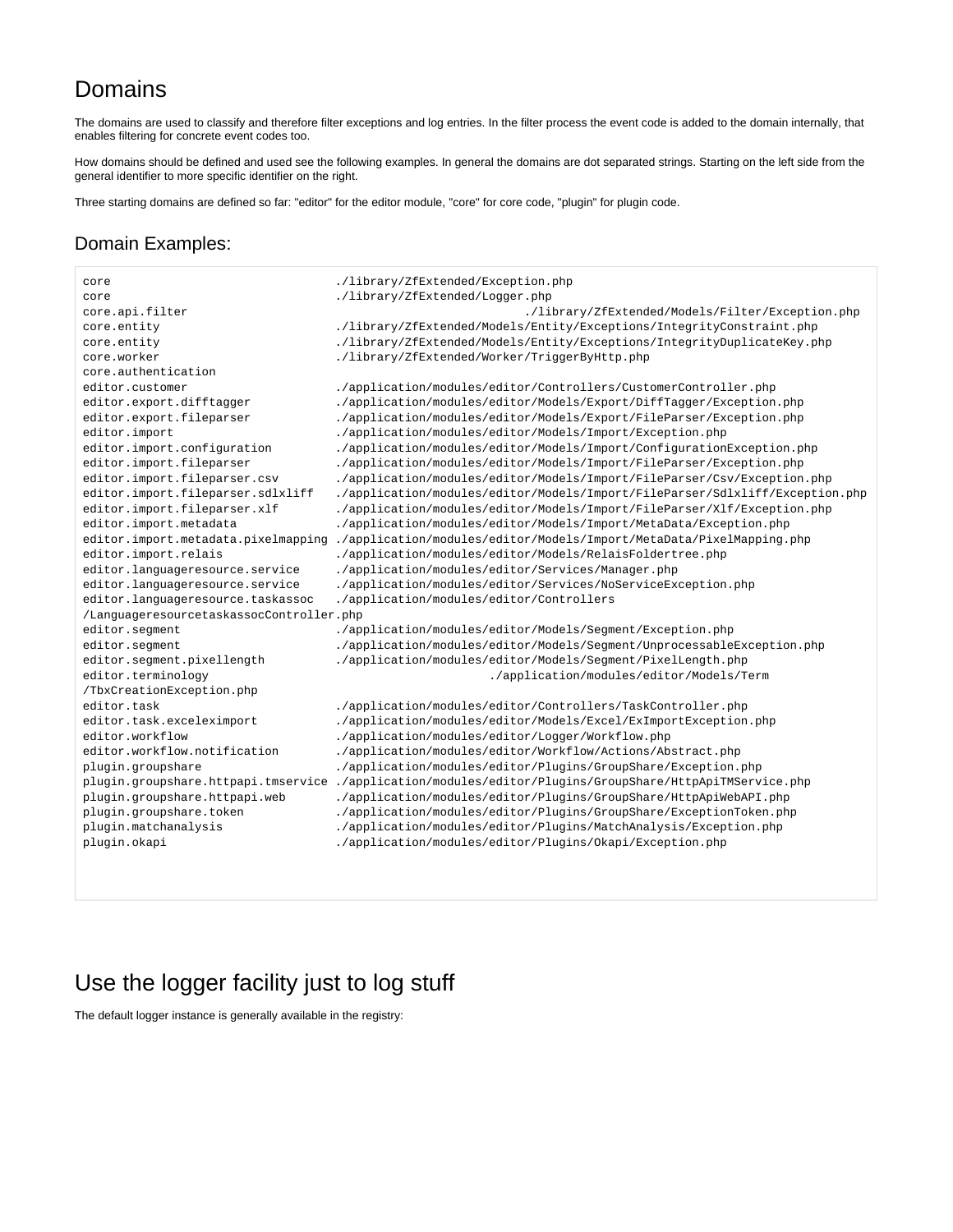```
$log = Zend_Registry::get('logger');
/* @var $log ZfExtendend_Logger */
$log->error("TODO"); // logs an error
// must be enabled in the filters
$log->debug("TODO"); // logs a debug statement
$log->trace("TODO"); // logs a debug statement with stack trace
$log->logDev($data1, $data2, ...); // a convienent replacement for error_log(print_r($data, 1)); Only for 
development, should not be comitted!
// the WorkflowLogger - dedicated to translate5 tasks and workflow stuff - must be instanced manually:
// TODO
```
## Use the ZfExtended\_Logger\_DebugTrait for debugging

The ZfExtended\_Logger\_DebugTrait provides a reusable, unified way to get a logger instance into a class for logging and debugging.

#### Example:

```
class Class_Or_Plugin_In_Which_I_Want_To_Log {
     use ZfExtended_Logger_DebugTrait; // use the debug trait to get several things
         public function __construct() {
                 //before first usage init the logger:
         $this->initLogger('E1100', 'plugin.name.special.sub.stuff', 'plugin.name', 'Plug-In NAME: ');
                 // E1100 specific error code for the domain to be logged (or general code if applicable)
                 // plugin.name.special.sub.stuff the domain of the current scope to be logged
                 // plugin.name the root domain which is used as check in the logger writer configuration. If 
this string occurs somewhere in the writer domain filters, the debug and trace function will do something
                 // Plug-In NAME: a string prefix which is added to each debug and trace message.
     }
         public function doSomethingToUseTheLogger() {
                 $this->log->warn("EXXXX", "Message", ['data' => 123]); // by the trait $this->log is 
initialized with a logger using the domain "plugin.name.special.sub.stuff"<br>$this->debug('Debug message', ['debugdata' => 123]); // the trait provides the debug
                $this->debug('Debug message', ['debugdata' => 123]);
function, which uses the above configured ECode and prefix. Also it uses the configured domain. 
// this debug statement can remain in the code. 
// It will only do something if one of the log writers is configured with a filter with a domain containing 
'plugin.name' and level debug
// so multiple debug statements should not pull down the performance and will not waste the log by the default
                 $this->trace('Message', ['debugdata' => 123]); // basicly the same as 
debug() but with complete stack trace in the log. filter level must be trace so that this functions is soing 
something.
    }
```
## <span id="page-4-0"></span>TODO

Exception Definition / Usage:

- Before the refactoring we had only a few Exceptions
- Now for each domain (import / export / Plugin XY) one or more Exceptions should be defined.
- Each Exception has a different domain (example: import.fileparser.sdlxliff) for filtering.
- Also the Exception carries Semantik through its type, only if needed. Example:
- Plugin\_Demo\_Exception > A general Exception in the Demo Plugin Scope